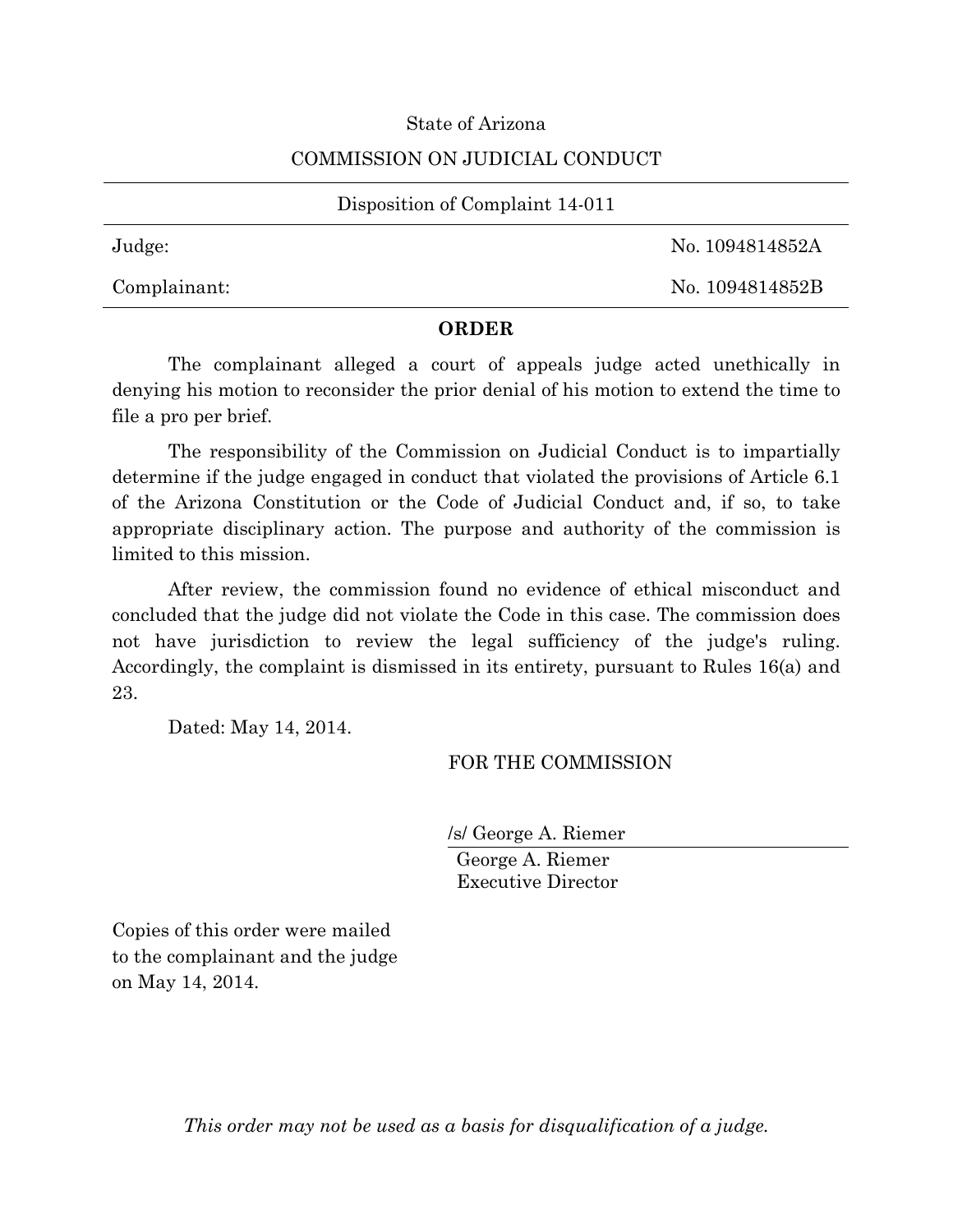|                                             |                                                                           | ON<br>STATE OF ARIZONA<br>FILED |
|---------------------------------------------|---------------------------------------------------------------------------|---------------------------------|
|                                             | <b>2014 011</b>                                                           |                                 |
|                                             |                                                                           |                                 |
|                                             |                                                                           |                                 |
|                                             | IN THE COUT                                                               |                                 |
|                                             | STATE OF ARIZONA                                                          |                                 |
|                                             |                                                                           |                                 |
|                                             |                                                                           |                                 |
|                                             |                                                                           |                                 |
|                                             |                                                                           |                                 |
|                                             |                                                                           |                                 |
|                                             |                                                                           |                                 |
|                                             | Complaint of Misconduct our                                               |                                 |
| ODET GRASTING APPEN and SHOPMENT            |                                                                           |                                 |
|                                             | I'VE has been piscriminated on, as well to REFORD Paper                   |                                 |
|                                             | DUE Process set Forth By The Constution of the cristed states of America. |                                 |
| PRIZONA STATE AS COELLAS THE                | $\mathcal{D}$                                                             | Jointe                          |
| <u>FO Nou Again</u>                         | Statt of Altzark                                                          | I KAVE                          |
|                                             | Pet in A complaint in superior court of the state of Account instherment  |                                 |
| Surtf                                       | I NEVET got lespouse TO                                                   |                                 |
| <u> Begin with the Perzlegal</u>            | HEACAL ARTEGA populment of Con-                                           |                                 |
|                                             | ections this Reform ME Coffices & fut in complants were c got Responses.  |                                 |
|                                             | DUE Process HEREAT APC is ConstrutED by EECUSSES 2nd LoopholES Cant USY   |                                 |
|                                             | Actre NOT All Reverse entrapment methods By Arizonsk Depastment           |                                 |
|                                             | of Corrections is now payment for by a slaspy us is evoitosing to         |                                 |
|                                             |                                                                           |                                 |
|                                             | Receive legal mail only by This comind Individues useing.                 |                                 |
|                                             | RECEIVED Signatures GNING JOISTICTION AND AUTOSITY TO ACT PEINING         |                                 |
| The NAME EFOIN COMPUTER = MOINMHION SUCH AS |                                                                           |                                 |
|                                             | Presiding Judge By Reading This exploited this                            |                                 |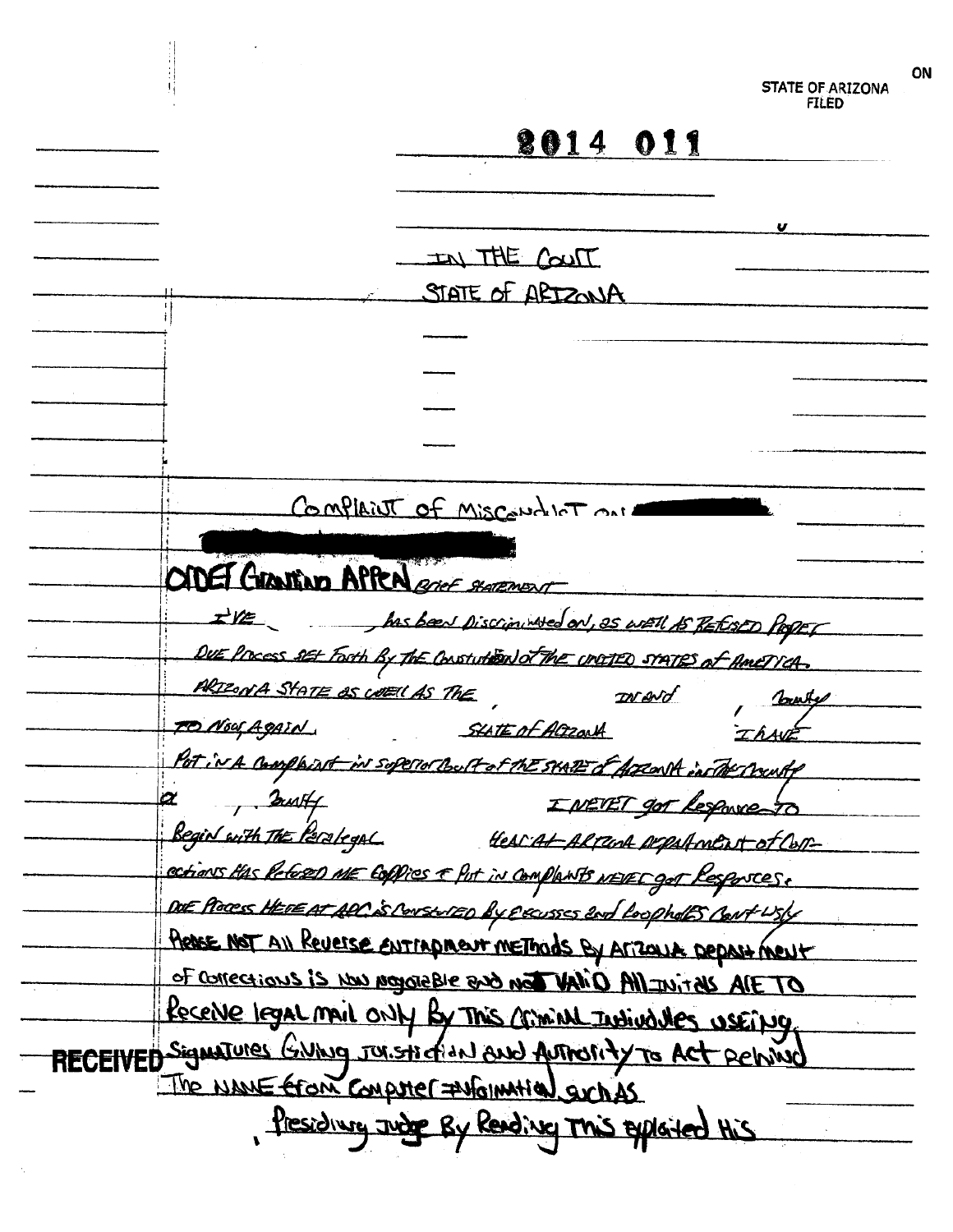Share of Joint A may putton by Adjunted Criminal entities. COUNTY does NOT PANE NO RIGHT TO FEDERALLY Person if not feavested, Thing is This are annual finere Reveiul Preveiul By reading This Ack Noulledges a signature in The SYNADS EYES That is Active and vail D and Accepted Criving **DUB LIOBITION** Asthelity Back, 25 of **HAS** <u>AANED france Interest To BULLER VIATELAND</u> RODE OF CONDUCT RULERAL RULLIS HOW IF PARYS SUCH As Individures DELivemy The Mil ME Replacing Letters TO INterent useing The intromet Revere memod, all testers are frikalles as well As The responses Actives As informeens. Rule 22 IMPERTIONIN AND FOUNDES is a motor factor his duty Presiding Judge with NO Permition or Asimulity or JULISTICHION has Performed his duties unfeir and Impartially with Ignoring my Right To Represent ONESEIF AND NOT BY 12 Company Circulators Detection That HAS Shown Harrasment, Pregudice, Bies Rule 2,3 According TO This confishing living action of CIT parisonal 92 U.S.CA. 1983 According To Court of The United SHATES POSSES 945.0+695 914 4,5,395,995. C+695,381. Ed. 20 603 Cite 05, 414 US 395, 945. C+245) Federation Thand STATUTE, The mating must be FOR The Purpose of executing The scheme. This is done By To which Presiding Judge obviously Gots No Idea what SHOTE 15. BASEING A JUDGEMENt ON hybrid repres Tation,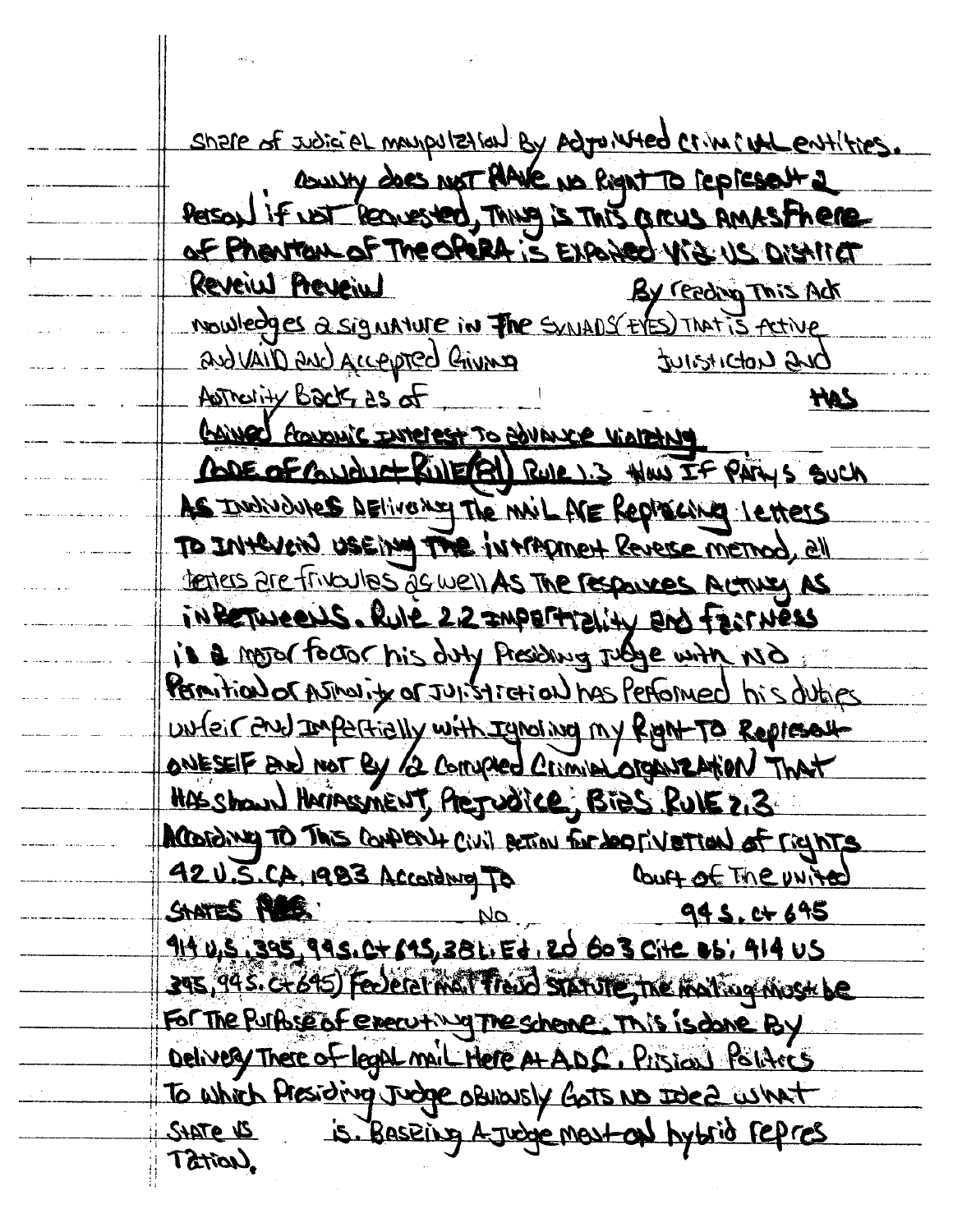| Circa frivatas issues cushere If this<br>ИP                          |
|----------------------------------------------------------------------|
| ghbvisat<br>Warld FEGNIZE TIUSt, CONDUCT                             |
| That eventes The greatest possible confederate in Their Independance |
| He unid Take This complete dud The next To come and priv-            |
| ias serious, ovious The PreamBle is Nothing To him. I AM             |
| Now Giving notice De minimus Exist IF YOU don't No What              |
| That mens it is in The context of interest fectaing to disgul        |
| alification of e Judge Now This letter in prejudice, import          |
| al, Improperly, Bids means an insignificant interest That            |
| NOW is reised a reasonable guestion required the tudges              |
| Importiality o You are releved of your tital, As a great of          |
| GOD To which This National Benry under God with libelty of           |
| Justice for All strip Department A of all Julistication ax Authority |
| Contry is carefored in You Now ellowing stress to gain!              |
| ECONNING Instellest and continue To Pupper The Courts There Fore     |
| has Been Officialy InformED. ORDERING                                |
| At all levels To Proced in The intest of True                        |
| JUSTICE TO PIECENT ISSUES, EVEN Though SINTEOF ADZONA                |
| Rus from INCOMPETENT and volvies with reportive CONSKUTING           |
| of MY Constant Rights That is the law of The Lend end when           |
| Then That's Been consented By the individues in man paletical.       |
| The spirit of And intervent. And if any one whom understands         |
| This would Also No its Not Religion, Traditions Handed Down          |
| From man), It Personal spitter Relationship That makes upsibly       |
| wishing Be Foolish not will You ontrest and DOTO Your Plint          |
| EED, BEIND Puffed of! BECAUSE A title GIVANTO Those whom             |
| Are inservire. Reflect Don't Be med, if you are beyond allowing      |
| Emotion) first The Rest of You, They You would Take all written)     |
| in1to Empethetic Thought and Evaluate Burself.                       |
|                                                                      |